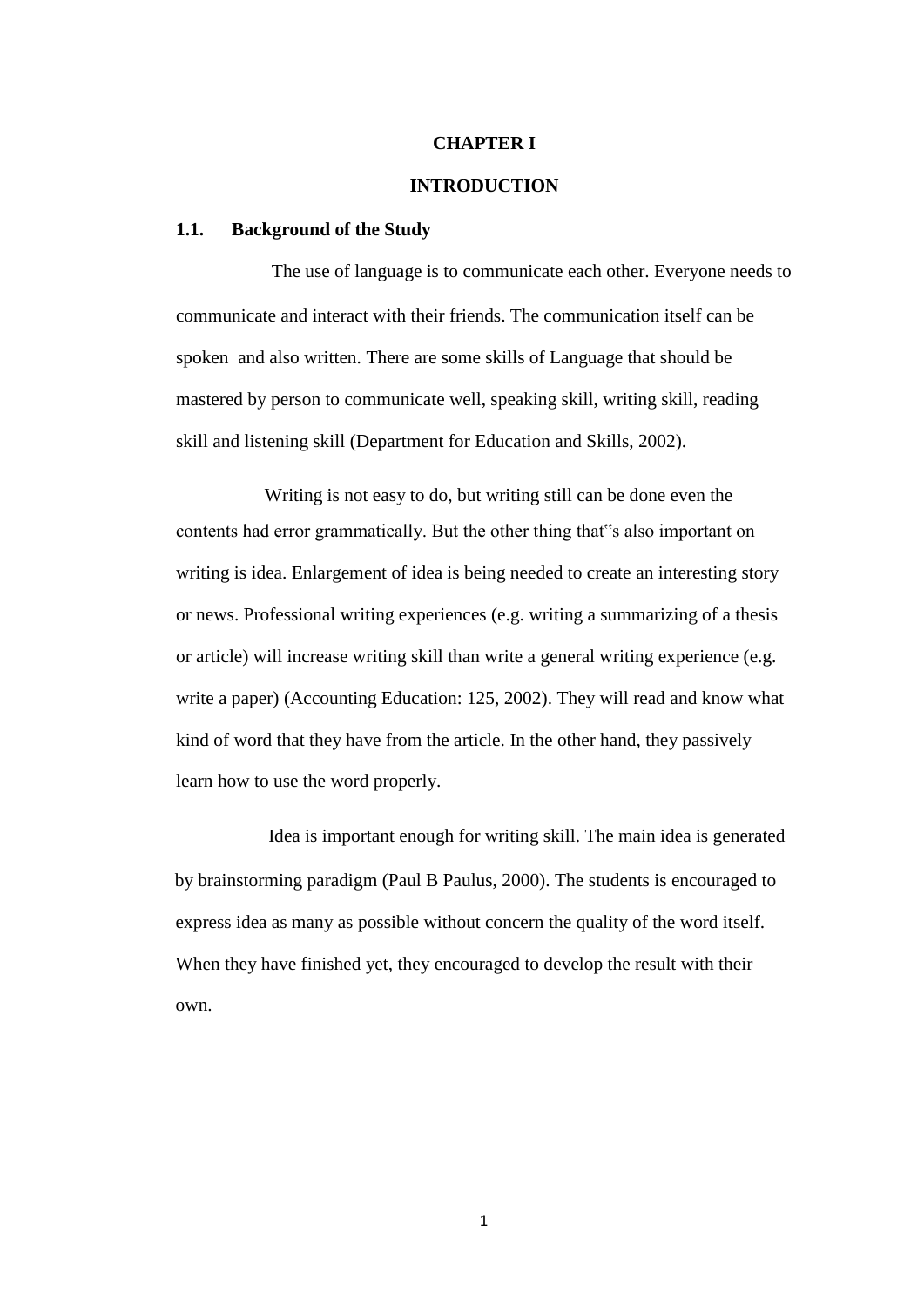The researcher found that in student in SMP Islamic Qon especially in 7th grade have difficulty in developing the idea. It is proved by their result of writing descriptive text. They cannot develop their text well just because of they can"t find the idea. The students are interesting using media in the teaching learning process. The students interest in using computer. There is a computer laboratory in SMP Islamic Qon that can be used in teaching learning process. The researcher is inspired by their interest to find the strategy of developing their idea by using computer to help the student find the ideas.

There are so many ways to encourage idea to develop writing. Mind mapping is one of the way to encourage idea easily. Mind map will help to manipulate and represent a complex of relationship in a diagram, so it will be remembered easily and be able to analyze their component parts (Martin Davies: 2010).

Technology is grown to every place in this world. It means everyone should master the technology itself so the use of technology can be used positively. Information and Communication Technology (ICT) has been introduced by Indonesian Government early by add ICT to the curriculum, so the student know how far the technology is developed. It will exposed student perception that technology is interesting. When the student is interesting, the teaching learning process will be run well even faster than without ICT. In the improvement of technology, there is a software that"s created to help students developing their idea. Buzan"s Mind Map software is one of them.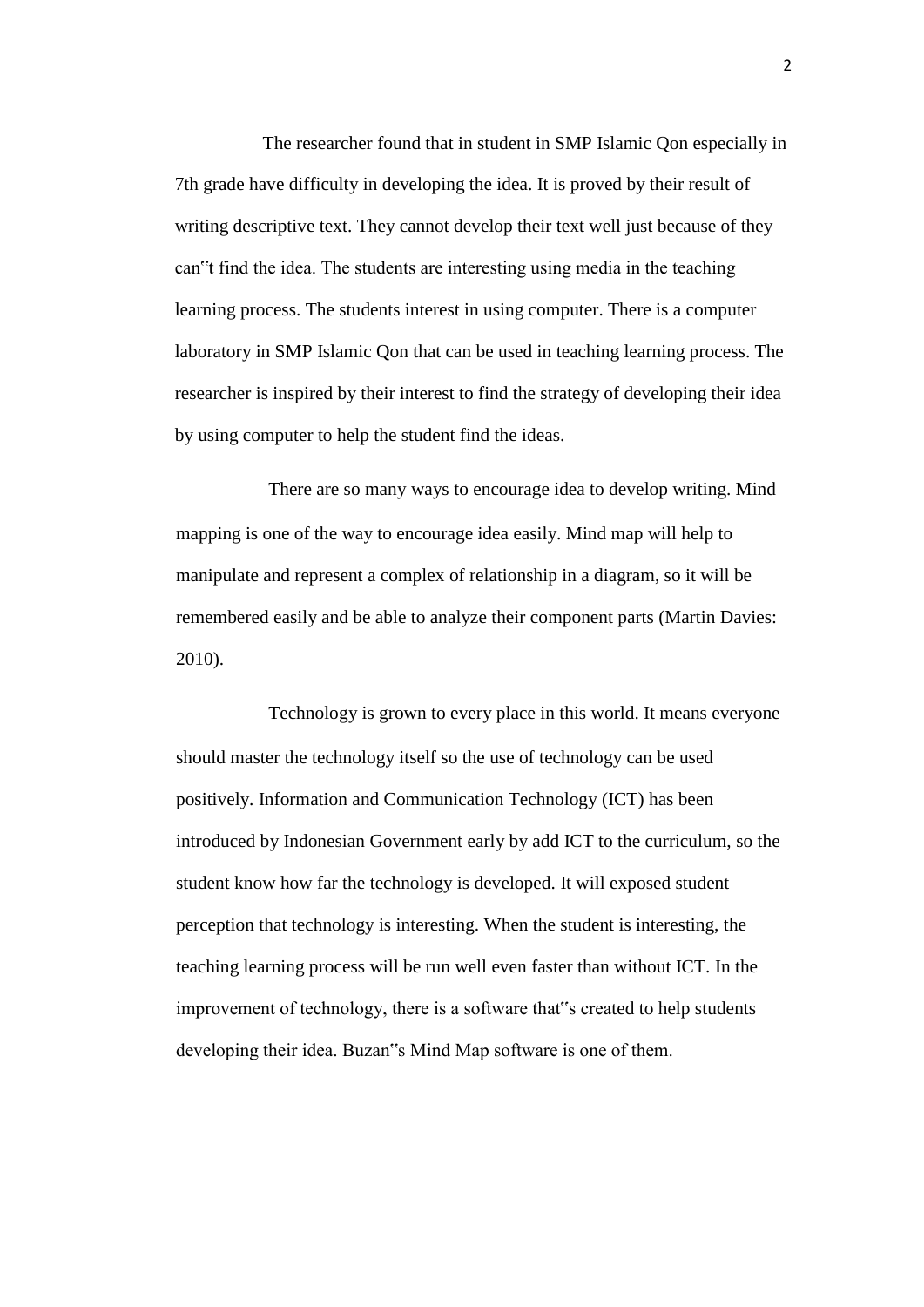Buzan, the founder of Buzan Mind Map software understand this occurrence, so he created Buzan Mind Map software to help encourage the idea easily and draw it in a mind map software. *Mind Map* is the creative, efective, and dinamically mapping someone understanding (Imaduddin: 2009). Another way of teaching writing is needed to develop Student of SMP Islamic Qon writing skill. Buzan Mind map sofwtare is one of software that can help student develop writing skill especially to develop their idea.

The psychological test that had been presented by Counseling Teacher in SMP Islamic Qon shows that the most of students like the technology and the learning model is visual. It means that the student will pay attention at the media that teacher gives.

The research has related to previous study. The previous study is made by Nur Rahma Bayti which title is "Improving Students" Writing Ability using "Writing Fun" By Jenny Eather"s Website at Eight Grade SMPN 1 Manyar". The conclusion is writing media is needed to encourage the writing process but by another media that researcher use. If the previous study research in writing fun, the researcher uses technology to deliver the material. The researcher interests to use writing software to improve writing ability. The software that has been decided is "Buzan Mind Map" software.

The software provides colorful mind map creation. Not only the colorful creation, but also the software is user friendly. The software is created for beginner level of computer"s user (iMindmap manual). The student in SMP Islamic Qon, who is the intermediate level of computer" user should be operate this software well.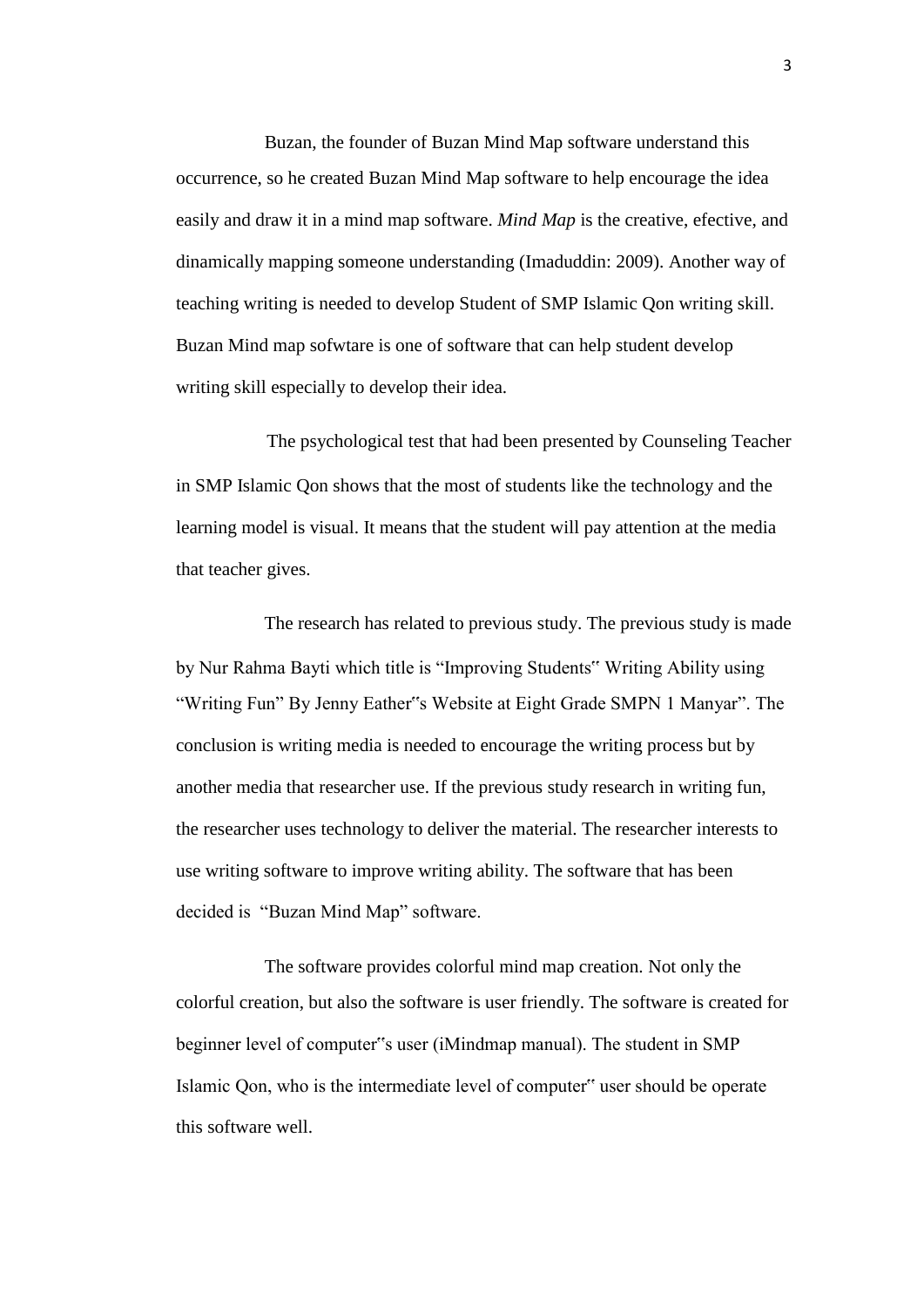The students" writing skill in SMP Islamic Qon especially in 7th grade is developed well because of they are usual to use English. But they have the problem on developing idea in their writing. They can arrange and create the paragraph but its" not developed well. It can be proved in the first semester that had passed before. From the writing task the researcher has found that they need help to develop their idea. In the other hand the conjunction word has been learned every day. The student is able to bring notebook and use the Computer Laboratory to help teaching learning process. The computer and notebook has installed many software that help student to understand the material in teaching learning process

# **1.2. Statement of the Problem**

Based on the background of the study above, the researcher states the problem as follows:

1. How does Buzan"s mind map software improve students" writing ability at seventh grade of SMP Islamic Qon GKB Manyar Gresik?

#### **1.3. Purpose of the Study**

Based on the problem above, it expresses the purpose of the study that follows:

> 1. To improve student"s writing skill by using Buzan"s mind map media at 7th grade of SMP Islamic Qon

## **1.4. Significance of the Study**

The result of the research is to give benefits from theoretical and practical significant.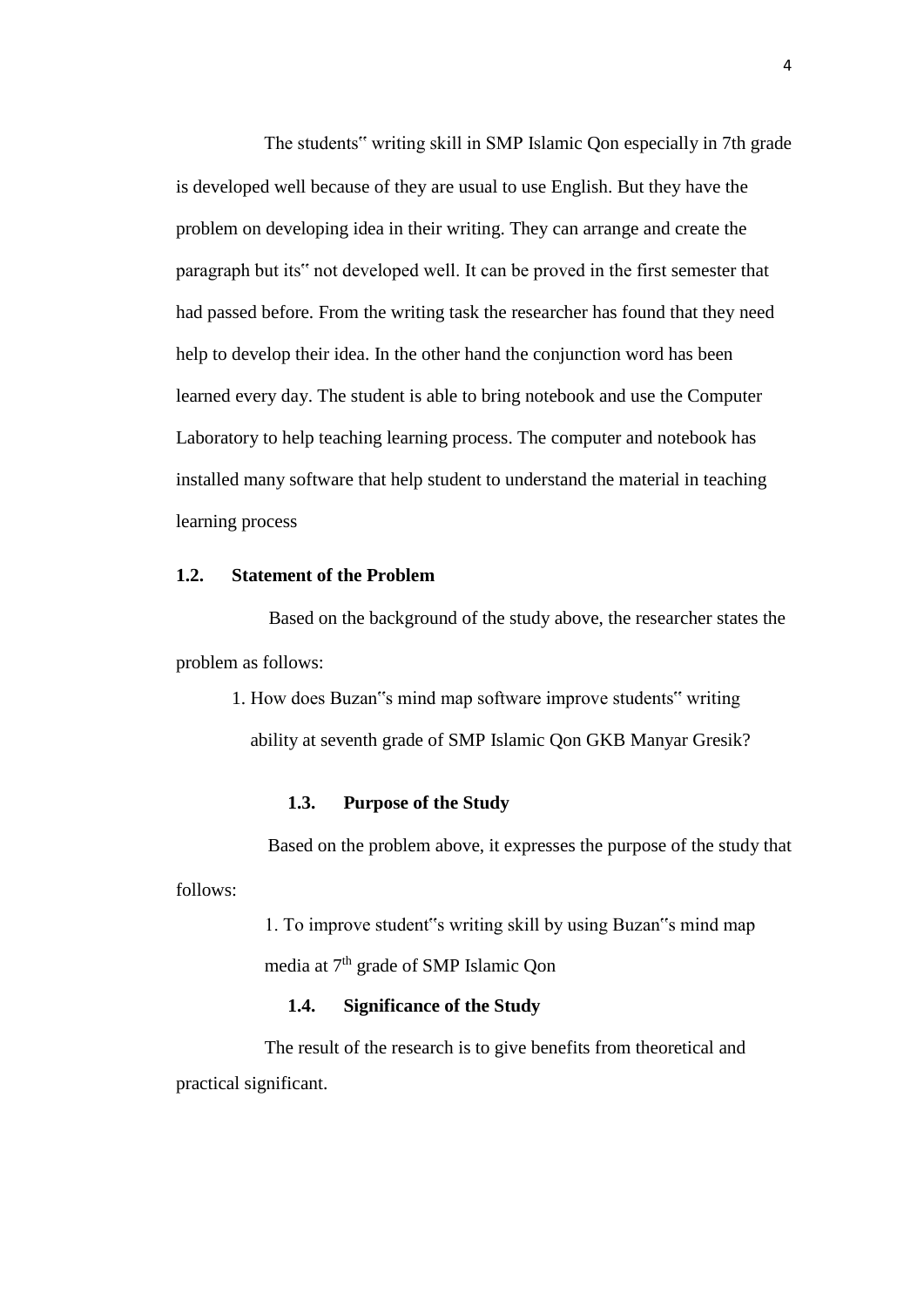#### 1.4.1. Theoretical Significance

- a. The result of this research is expected to create idea on the teaching writing in the school especially in SMP Islamic Qon
- b. The result of this research is expected to participate of strategy in teaching writing

# 1.4.2. Practical Significance

The result of the research is expected to give contribution to

a. Student

It is expected that the use of Buzan Mind Map can be a good way to improve writing skill by encouraging idea from student in learning writing. So, the students can enjoy the learning material by using media (computer).

b. Teacher

It is expected that this study will give a good contribution to the teacher in teaching learning strategy especially in improving students" writing. The study also expected that teacher can motivate the students because of the students are interest in technology, so this way will be an alternative way to solve the writing problem. In the other hand the teacher will not stuck in the similar strategy in teaching learning writing.

c. Next Researcher

It is hoped that the study can give information in teaching writing using Buzan Mind Map software, so, it can be the previous study to next research who want to conduct an action research by using Buzan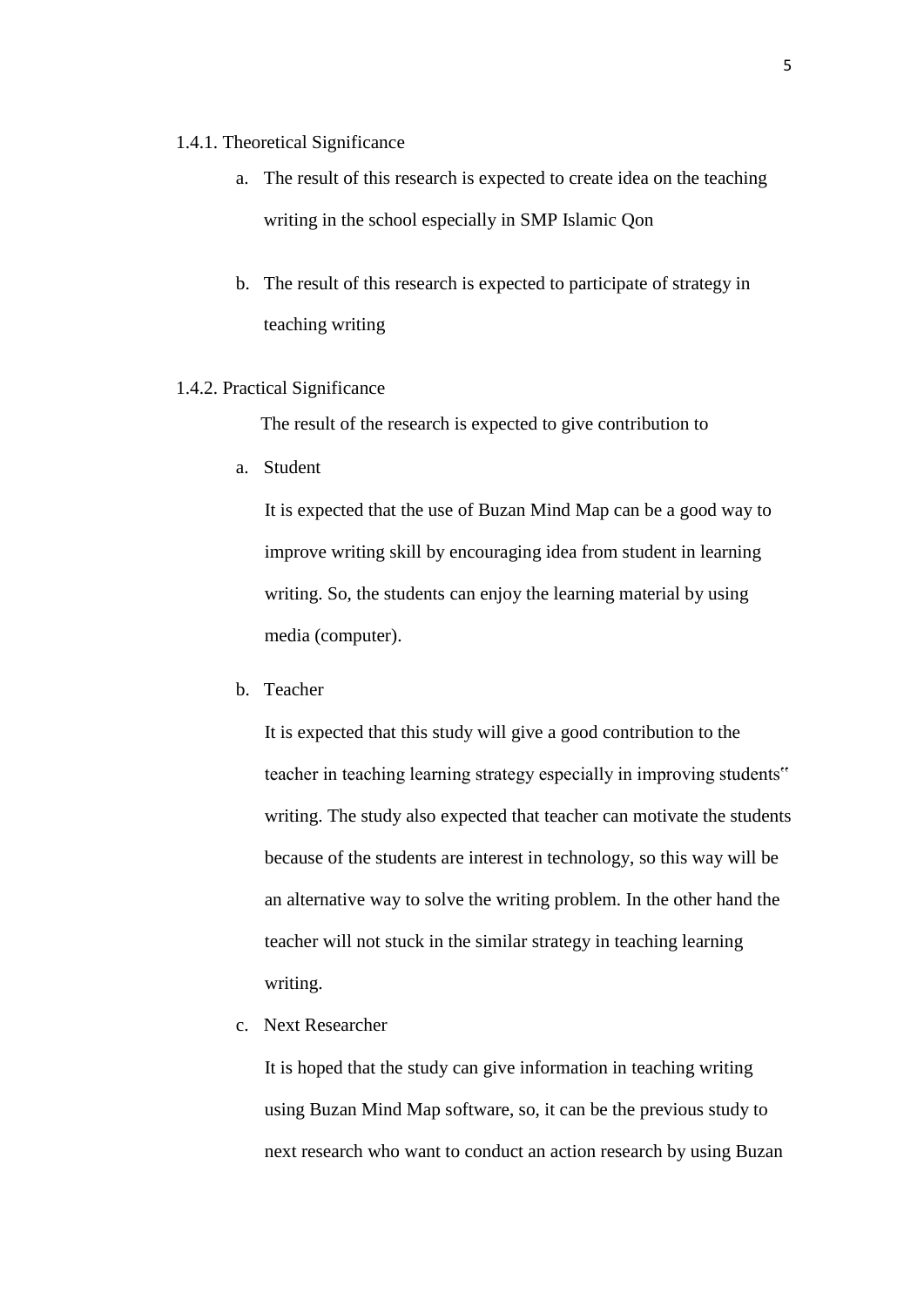Mind Map Software.

#### **1.5. Scope and Limitation of the Study**

The scope of this research is seventh grade of SMP Islamic Qon GKB Manyar Gresik that Consist of 12 male students and 10 female students. The limitation is developing idea by using Buzan mind map software in descriptive text product. In the teaching learning there are 4 stages, these are Building

Knowledge of Field (BKOF), Modelling of Text (MOT), Joint Construction of Text (JCOT), and Independent Construction of Text (ICOT). Implementing Buzan Mind map, not only those stages above, but the students should know how to use Buzan Mind Maps Software.

# **1.6. Definition of Key Terms**

To avoid the misunderstanding in this discussion, the researcher is defined as follow:

**Mind Map** is a form of an outline that content about ideas and pictures that has a central idea. Mind maps are the creation of Tony Buzan (2000) the memory expert that dislikes traditional, linear note taking and thus anything, it should start in the center of the page with related ideas branching out in all direction. This tool has been used by managers to organize, brainstorm, and even to prepare notes for speeches.

To create descriptive text, needs idea that describe the object. The researcher interest to help student to get their idea in descriptive text by using mind map.

**Buzan Mind Map Software** is a software that created by Toni Buzan to make easier in mind mapping and improve students" interest. This software provides student"s to create a colorful mind map. The researcher use Buzan Mind map software as the facilitator to create the mind map.